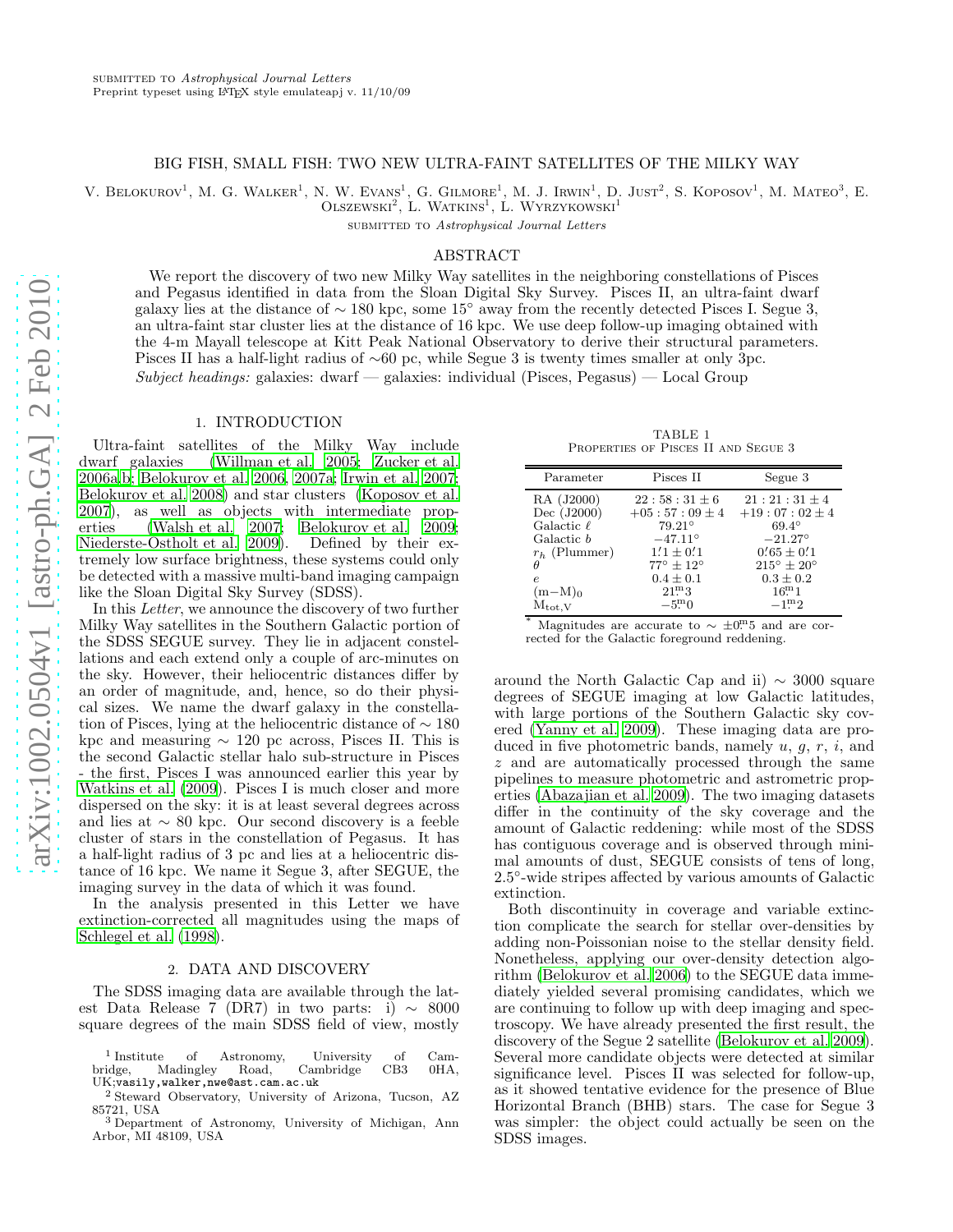

<span id="page-1-0"></span>FIG. 1.— The SDSS view of Pisces II (upper row) and Segue 3 (lower row): Left: Density of stars in the SDSS catalogue centered on the object. The stars in the  $10' \times 10'$  area are binned into  $15 \times 15$  bins and smoothed w CMD of all stars in a circle of radius 1.'2 (marked on the left panel), dominated by the satellite's members. Middle Right: Comparison CMD of stars within the annulus 7' to 7.1 showing the foreground. Right: Difference in Hess Diagrams. Pisces II populations (top right) can be hinted at by the red giant branch and blue horizontal branch. Segue 3 (bottom right) shows an obvious main sequence. Ridge-lines of M92 (red, [Fe/H]∼-2.3) and M13 (blue, [Fe/H]∼-1.55) are over-plotted. For Segue 3, we also show a mask built using M92 ridge-line to select possible red giant stars for luminosity calculation (lower middle left panel).

Fig. [1](#page-1-0) shows the view of Pisces II and Segue 3 as seen by SDSS. The first of the four panels shows the density of all objects classified as stars by the SDSS pipeline down to  $r = 23$ . In each case, there is a visible over-density at the center: Pisces II is detected with significance [\(Koposov et al. 2008](#page-3-14)) of  $\sim$  5 and Segue 3 with significance of  $\sim$  7. The next two panels are the color-magnitude diagrams (CMDs) of the object and the Galactic foreground around it. It requires a lot of imagination to see the red giant branch or indeed the blue horizontal branch of Pisces II. However, the Hess difference in the right panel of Fig. [1](#page-1-0) shows that there are over-densities of blue-ish and reddish stars that can be interpreted as BHBs and RGBs at the heliocentric distance of  $\sim$  [1](#page-1-0)80 kpc. The lower panel of Fig. 1 presents the SDSS data for Segue 3, which is clearly a simpler case: the main sequence (MS) at  $\sim$  15 kpc is obvious. It is, however, more difficult to identify the RGB population in Segue 3 as there is no obvious over-density in the Hess difference plot. In the absence of spectroscopic data, we gauge the likely membership by placing a mask that selects six potential members, at least one of which probably belong to the Galactic foreground. There is also a lone blue star in Segue 3, which looks slightly too faint to be classified as a BHB unambiguously.

## 3. FOLLOW-UP IMAGING AND STRUCTURAL PARAMETERS

During the nights of 19-24 September 2009, we obtained follow-up photometry of Pisces II and Segue 3 using the MOSAIC camera at the 4-m Mayall Telescope at Kitt Peak National Observatory, Arizona. For both objects, we observed a single  $36' \times 36'$  field for  $3 \times 900$ 

seconds in both  $g$  and  $r$  filters. Each of MOSAIC's eight detectors have  $2048 \times 4096$  pixels with scale  $0.258''$  per pixel (unbinned). For this run we enjoyed photometric conditions and typical seeing of  $\lesssim 1''$ . We processed raw MOSAIC frames using the set of IRAF-based procedures that have been developed for the NOAO Deep Wide-Field Survey<sup>[4](#page-1-1)</sup> [\(Jannuzi et al. 2000\)](#page-3-15). These procedures include steps to correct for a pupil ghost that is caused by reflections off the atmospheric dispersion corrector. Briefly, we used averaged dome flats to generate a template image of the pupil ghost, which we then removed from the master flat field image. After dividing science frames by the master flat field, we then scaled and subtracted the pupil template image from science frames one by one. Visual inspection confirms that these steps successfully removed the pupil ghost from our science frames. Data stacking and the production of catalogues was performed using a general purpose pipeline for processing wide-field optical CCD data [\(Irwin & Lewis](#page-3-16) [2001\)](#page-3-16). For each image frame, an object catalog was generated and used to update the world coordinate system prior to stacking each set of 3 frames. A final set of object catalogs was generated from the stacked images and objects were morphologically classified as stellar or nonstellar (or noise-like). The detected objects in each passband were then merged by positional coincidence (within  $1'$ ) to form a combined  $g, r$  catalogue and photometrically calibrated on the SDSS system using stars in common.

<span id="page-1-1"></span><sup>4</sup> Details of these reduction procedures are available at <http://www.noao.edu/noao/noaodeep/ReductionOpt/frames.html>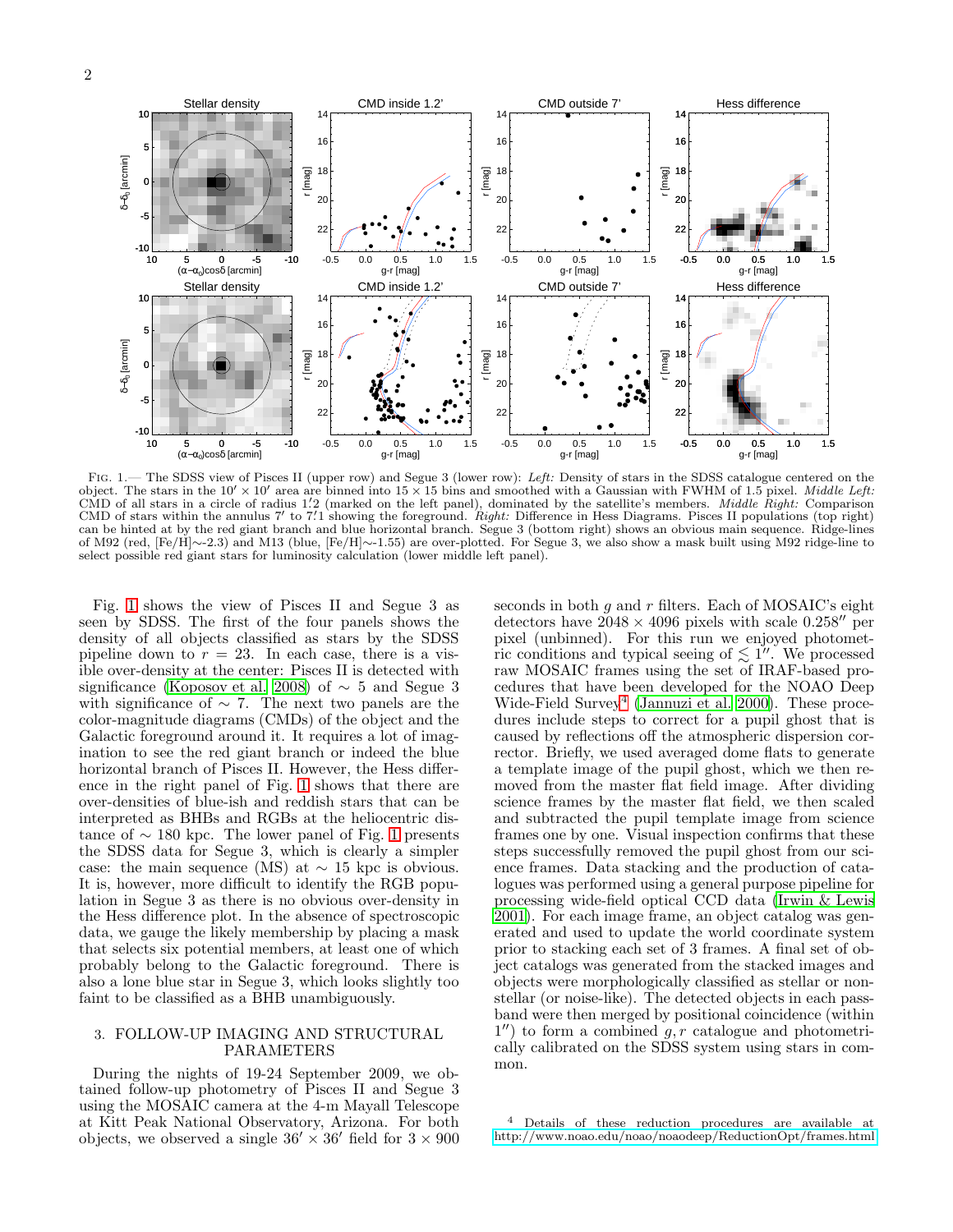

<span id="page-2-0"></span>Fig. 2.— The KPNO view of Pisces II (upper row) and Segue 3 (lower row). The panels are the same as in Figure 1, with the inner radius increased to 2′. The KPNO saturation limit is fainter than that of SDSS at  $r \sim 18$ , but it reaches  $\sim 2$  magnitudes deeper. The CMD of Pisces II shows the most obvious improvement. In the KPNO data, strong RGB and clear BHB and blue straggler populations can now be seen. The dotted box in the middle left is used to pick out the likely BHB members. The dotted lines in the right panel outline the regions used to select the satellite members.



<span id="page-2-1"></span>Fig. 3.— Density contours (black) of candidate member stars selected from the KPNO data centered on each satellite. Left: Pisces II is mapped out with RGB stars. Right: Segue 3 is mapped out with MS stars. Contour levels are 3, 5, 8, 10, 15  $\sigma$  (also 20 and 30  $\sigma$  for Segue 3) above the background. Red ellipses show Plummer isodensity contours corresponding to one and two halfradii. Blue dots mark the locations of the BHB candidate stars.

Pisces II – The KPNO photometry reaches at least 2 magnitudes fainter than the SDSS and plays a crucial role in the identification and analysis of Pisces II, as can be seen from Fig. [2.](#page-2-0) The stellar over-density is enhanced, with a significance of  $\sim$  8. The CMD is now quite unambiguous, with both RGB and BHB clearly visible together with a pile-up of stars around the main sequence turn-off (MSTO). The very tight BHB can now be used to estimate the distance modulus of the system  $(m-M)_0 = 21.3$ . Both CMD and the Hess difference panels of Fig. [2](#page-2-0) show over-plotted the ridge-lines of the globular clusters M92 and M13 from [Clem \(2005\)](#page-3-17). The RGB stars in Pisces II seem to be described equally well by both and, hence, are likely to possess metallicity in



<span id="page-2-2"></span>FIG. 4.— Color images covering  $4' \times 4'$  region centered on Segue 3 made with SDSS (left) and KPNO (right) data. SDSS image is made with  $g, r$  and i band frames. KPNO image is made with  $g$ and r band frames.

the range of  $-2.3 < [Fe/H] < -1.55$  [\(Harris 1996\)](#page-3-18). Note, however, that the two brightest RGB stars are located right on top of the M13 ridgeline. To select all likely members of Pisces II, we draw a wide mask shown in the right panel of Fig. [2;](#page-2-0) we also select the BHB candidate stars with a color-magnitude box shown in the middle left panel. Using these selection cuts we can now measure the structural parameters of Pisces II and its luminosity. The density contours of the RGB and MSTO stars are shown in the left panel of Fig. [3.](#page-2-1) To measure the satellite's halflight radius, ellipticity and position angle, we follow the procedure outlined in [Martin et al. \(2008\)](#page-3-19). From the locations of candidate MSTO and RGB stars we measure a half-light radius of 1.'1 (or  $\sim$  60 pc at a distance of  $\sim$ 180 kpc) with noticeable ellipticity. The results of this maximum likelihood fit are reported in Table [1.](#page-0-0)

To estimate the total luminosity of Pisces II, we i) in-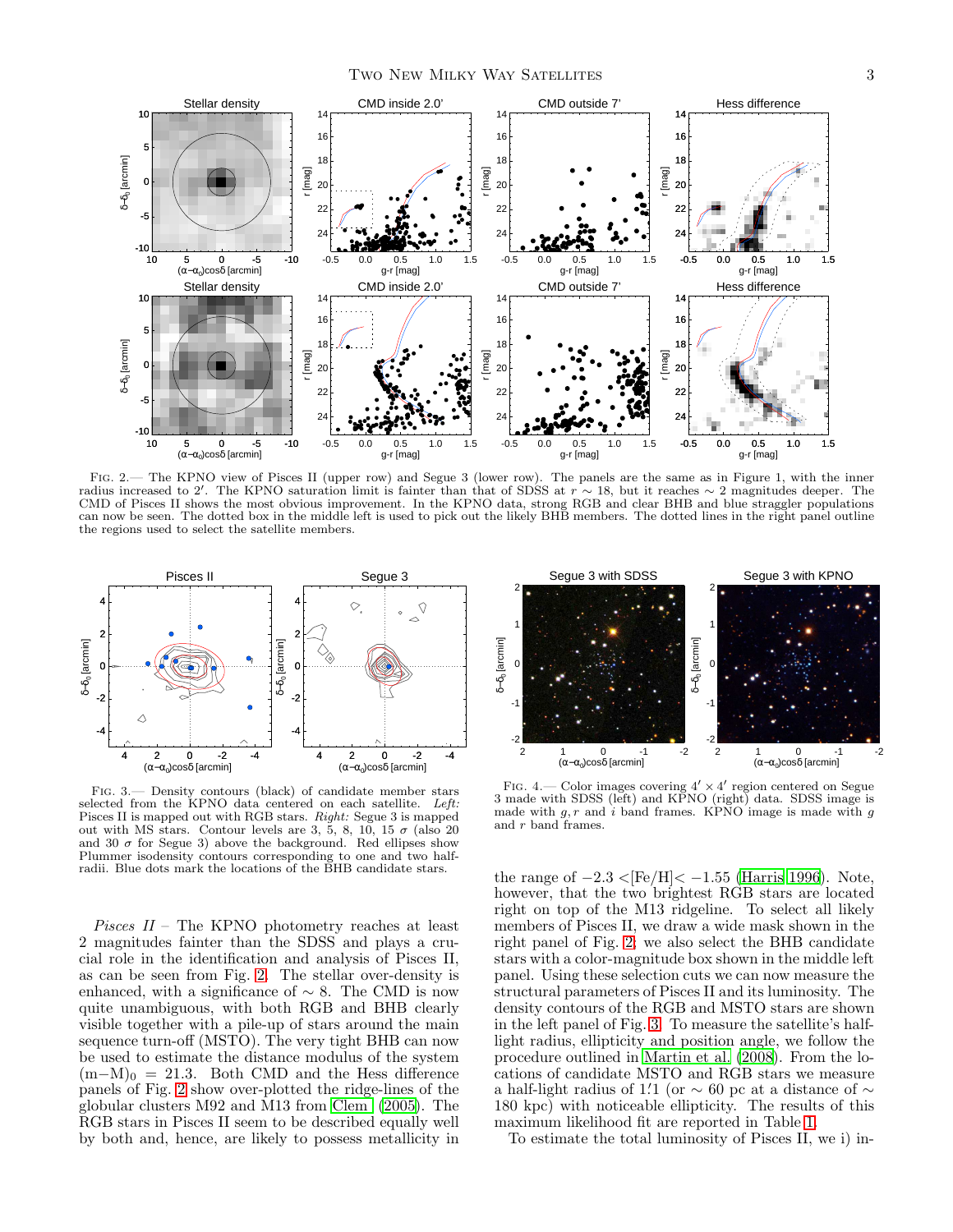tegrate the flux inside the mask shown in the right-most panel of Figure [2](#page-2-0) within  $3'$  to get  $V = 16.6$  mag; ii) subtract an estimate of background contamination of 17.4 mag; iii) add the contribution from the BHBs and possible blue stragglers (BS) of V = 19.4 to get  $M_V = -4.2$ . To account for the missing flux in the fainter stars, we use the luminosity function of the Ursa Minor dSph, which we integrate within  $3.7 \leq V \leq 13$  to get 0.8 mag. This can be compared to 0.5 mag correction if the luminosity function of a typical globular cluster is used (see e.g. [Niederste-Ostholt et al. \(2010](#page-3-20))). Out of all ingredients contributing to the total luminosity, the exact number of RGB members of Pisces II carries the largest uncertainty. Our final estimate of the luminosity of Pisces II is  $M_V = -5 \pm 0.5$  mag.

Seque  $3$  – This satellite is one of the very few recent discoveries that can be seen seen directly in the SDSS im-ages. Figure [4](#page-2-2) shows color images of  $4' \times 4'$  area centered on Segue 3 made with  $q, r$  and i SDSS frames and  $q$  and r KPNO frames. SDSS and KPNO data are of comparable quality, but the KPNO frames are integrated longer and hence the faint objects are detected and measured with greater accuracy. On both images, a central concentration of bluish stars belonging to Segue 3 can be seen, albeit with a somewhat irregular distribution. The KPNO photometry presented in the lower panel of Figure [2](#page-2-0) reveals a rather tight main sequence, with a clear turn-off, which we use to estimate the distance modulus of  $(m-M)_0 = 16.1$ . Of the two ridgelines over-plotted on the satellite's CMD, M92, with [Fe/H]∼-2.3, clearly provides a better match. We use the KPNO data to derive the structural parameters of Segue 3 by following the procedure mentioned above. The half-light radius of Segue 3 is 0. ′65 and, overall, its distribution of stars is circular (see Table [1\)](#page-0-0), although there are some irregularities in the density profiles as can be seen from the right panel of Figure [3](#page-2-1) most likely due to the small numbers of stars. We calculate the luminosity of Segue 3 in two steps, using both SDSS and KPNO data. For the MS members fainter than  $r = 19$ , we integrate the flux within 2' inside the mask shown in the bottom right panel of Figure [2](#page-2-0) and subtract the estimate of the background contamination (outside  $2'$ ) to get  $V=16.6$ . For the RGB members  $(r < 19)$ , we integrate flux inside a narrower mask shown in the middle-left panel of Figure [1,](#page-1-0) which, after the background subtraction, gives  $V = 15.15$ . So, the total V= 14.9, or  $M_V = -1.2$ . This is accurate to not

less than 0.5 mag and can be better constrained when the true RGB members are identified through spectroscopic follow-up.

# 4. DISCUSSION AND CONCLUSIONS

Pisces II is close on the sky to Pisces I, discovered as an overdensity of RR Lyraes by [Watkins et al. \(2009\)](#page-3-10) and confirmed spectroscopically by [Kollmeier et al. \(2009](#page-3-21)). But, at a heliocentric distance of ∼ 180 kpc, Pisces II is almost twice as far as away. The extent of Pisces I is probably considerable, at least as judged from the RR Lyrae populations (see Figure 12 of Watkins et al. 2009). This might imply the break-up of a substantial satellite galaxy moving on a radial orbit, in which case it is natural to interpret Pisces II as a further fragment or companion. Pisces II is very similar in morphology, size and luminosity to a number of recent discoveries such as Hercules, Leo IV and Leo V [\(Belokurov et al. 2007a](#page-3-3), [2008\)](#page-3-5). They also all lie at similar heliocentric distances of ∼ 150 kpc. All four have extended BHB populations enshrouding them.

Segue 3 is a very close relative of Koposov 1 and 2, the ultrafaint star clusters at distances of  $\sim 50$ kpc [\(Koposov et al. 2007](#page-3-6)). All three objects have a similar size ( $\sim$  3 pc), luminosity  $M_V \sim -1$  and contain only a few tens of stars. Unlike Koposov 1 and 2, Segue 3 is much closer, and might even be a part of the Hercules-Aquila Cloud [\(Belokurov et al. 2007b](#page-3-22); [Watkins et al. 2009](#page-3-10)). The evolution of such objects is known to proceed with pronounced mass segregation. The very few heavy stars sink to the centre, and the lighter stars are ejected to form a diffuse corona. It would be interesting to verify this prediction with spectrocopic surveys of the objects.

Funding for the SDSS and SDSS-II has been provided by the Alfred P. Sloan Foundation, the Participating Institutions, the National Science Foundation, the U.S. Department of Energy, the National Aeronautics and Space Administration, the Japanese Monbukagakusho, the Max Planck Society, and the Higher Education Funding Council for England. The SDSS Web Site is [http://www.sdss.org/.](http://www.sdss.org/)  $V\bar{B}$  thanks the Royal Society for financial support. SK, MAW, LLW and LW all thank the Science and Technology Facilities Council of the UK for funding. EO acknowledges NSF grant AST-0807498; MM acknowledges NSF grant AST-0808043

## **REFERENCES**

- <span id="page-3-13"></span>Abazajian, K. N., et al. 2009, ApJS, 182, 543
- <span id="page-3-2"></span>Belokurov, V. et al. 2006, ApJ, 647, L111 Belokurov, V. et al. 2007a, ApJ, 654, 897 Belokurov, V., et al. 2007b, ApJ, 657, L89
- <span id="page-3-3"></span>
- <span id="page-3-22"></span>
- <span id="page-3-8"></span>
- <span id="page-3-17"></span>
- <span id="page-3-5"></span>Belokurov, V., et al. 2008, ApJ, 686, L83<br>Belokurov, V., et al. 2009, MNRAS, 397, 1748<br>Clem, J. L. 2005, PhD Thesis, University of Victoria<br>Fukugita, M., Ichikawa, T., Gunn, J. E., Doi, M., Shimasaku, K.,<br>W. Schneider, D.
- 
- 
- 
- <span id="page-3-18"></span><span id="page-3-4"></span>
- Gunn, J.E. et al. 2006, ApJ, in press<br>Harris, W. E. 1996, AJ, 112, 1487<br>Irwin, M. J., et al. 2007, ApJ, 656, L13<br>Irwin, M.J., & Lewis, J. 2001, New Astronomy Review, 45, 105<br>Jannuzi, B. T., Dey, A., Tiede, G. P., Brown, M.
- <span id="page-3-16"></span><span id="page-3-15"></span>Team 2000, Bulletin of the American Astronomical Society, 32, 1528
- <span id="page-3-21"></span>Kollmeier, J. A., et al. 2009, ApJ, 705, L158
- <span id="page-3-6"></span>Koposov, S., et al. 2007, ApJ, 669, 337
- 
- <span id="page-3-14"></span>Koposov, S., et al. 2008, ApJ, 686, 279 Lupton, R., Gunn, J., & Szalay, A. 1999, AJ, 118, 1406 Martin, N. F., de Jong, J. T. A., & Rix, H.-W. 2008, ApJ, 684,
- <span id="page-3-19"></span>1075
- <span id="page-3-9"></span>Niederste-Ostholt, M., Belokurov, V., Evans, N. W., Gilmore, G., Wyse, R. F. G., & Norris, J. E. 2009, MNRAS, 398, 1771<br>Niederste-Ostholt, M., Belokurov, V., Evans, N. W., Peñarrubia, J., 2010, ApJ, submitted, arxiv/1002.0
- <span id="page-3-20"></span>
- <span id="page-3-11"></span>525
- 
- <span id="page-3-7"></span>
- Smith, J. A., et al. 2002, AJ, 123, 2121 Stoughton, C. et al. 2002, AJ, 123, 485 Walsh, S. M., Jerjen, H., & Willman, B. 2007, ApJ, 662, L83 Watkins, L. L., et al. 2009, MNRAS, 398, 1757
- <span id="page-3-10"></span>
- <span id="page-3-12"></span><span id="page-3-1"></span><span id="page-3-0"></span>
- Willman, B., et al. 2005, ApJ, 626, L85 Yanny, B., et al. 2009, AJ, 137, 4377 Zucker, D. B., et al. 2006a, ApJ, 643, L103